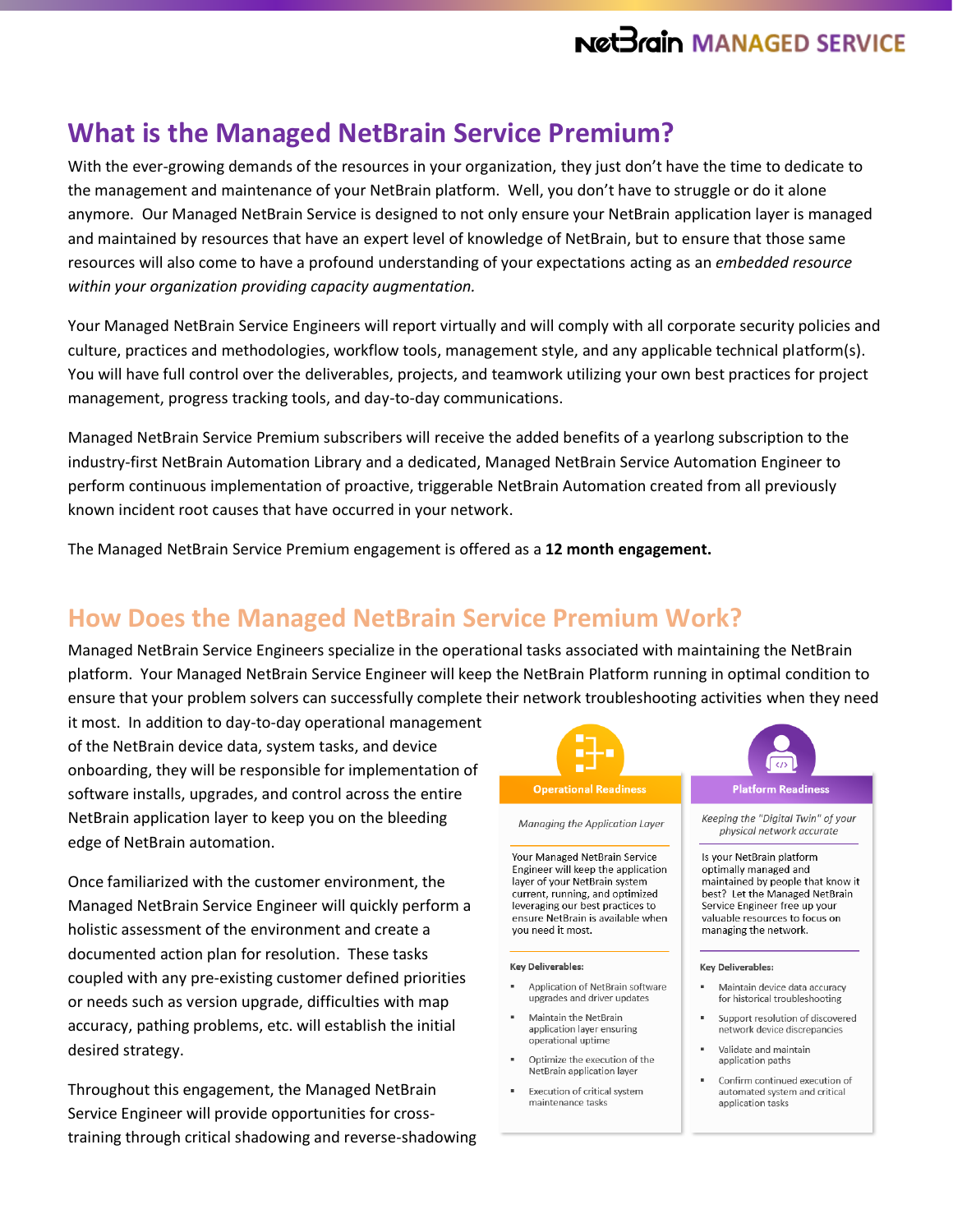sessions with the customer teams.Customer team members will become more invested in contributing to the NetBrain platform as their knowledge grows, which expedites refinements to existing workflows, brainstorming the best ways to solve challenges and issues within the network, as well as assessing the weaknesses of existing troubleshooting methodologies.

While your Managed NetBrain Service Engineer is truing up your NetBrain application layer and ensuring that the foundational elements of the NetBrain platform are operating at their best, your Managed NetBrain Automation Engineer will be deploying our industry-first NetBrain Automation Library. The NetBrain Automation Library is the culmination of years of analysis and codification of the top occurring issues with their manual root cause analysis (RCA) steps from customers across the entire NetBrain customer base.

Your Managed NetBrain Automation Engineer will execute the Automation Value Delivery (AVD) process to gather, analyze, build, and prioritize the creation of proactive, triggerable automation based on your own incident case data and further augmented by the industry knowledge found in the NetBrain Automation Library. To help get started in classifying and analyzing your incident data for these repetitive and preventable types, NetBrain requests that you provide incident case data from the last *6-12 months* to allow us to design a comprehensive and achievable automation roadmap.

Your IT Service Management (ITSM) system is not just the archive of your incident data, but also a critical component in your NetBrain Automation solution. With a NetBrain-compatible ITSM available, your Managed NetBrain Automation Engineer will integrate the NetBrain platform with your ITSM allowing your NetBrain Automation to operate at machine speed with high efficiency, quickly providing an automated response as new tickets are opened.

Throughout the entire engagement, your Managed NetBrain Automation Engineer will provide continuous implementation of proactive, triggerable NetBrain Automation using your customized automation roadmap as a guide. Additionally,





Automate vour critical incident tickets to support automation goals

### Your Managed NetBrain

Automation Engineer will deploy triggerable, proactive diagnosis of the most repetitive problems that have existed in your network to help address your operational goals for reducing MTTR and automation gaps.

#### **Kev Deliverables:**

- Install the NetBrain Automation Library and Problem Diagnosis architecture
- Analysis of incident system data looking for commonality and troubleshooting methodology
- Implementation of proactive case-based automation using your incident system data
- " Develop Automation Roadmap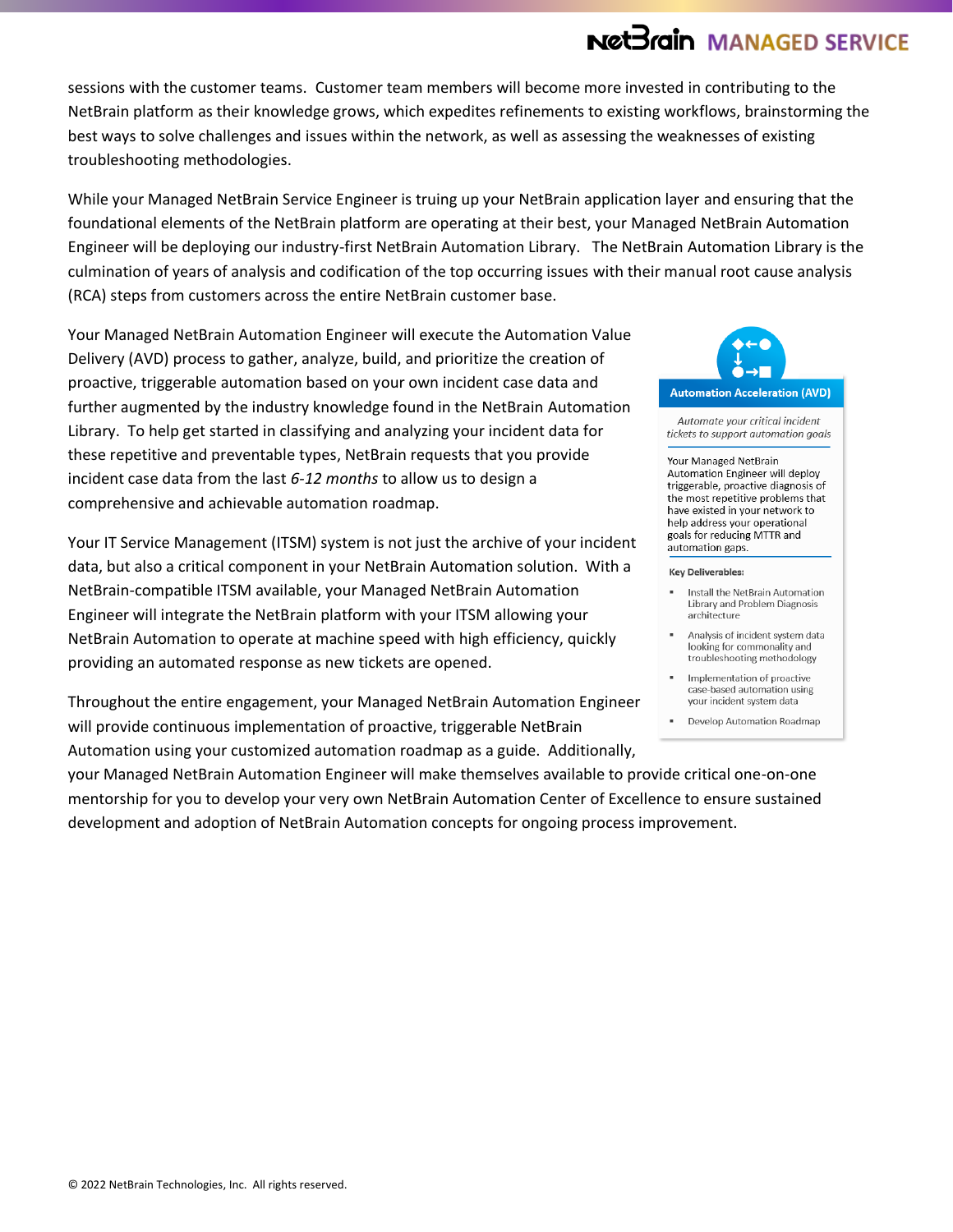## **How Does My NetBrain Automation Get Implemented?**

Following a peer-level review with your NOC engineers, DevOps engineers, and Network Architects, your Managed NetBrain Automation Engineer will begin the process of strategically executing on their fully customized automation roadmap for your organization the workflow below for your top automation targets:



 $1$  Requires NetBrain platform to be integrated with a compatible and supported ITSM system for triggered automation; New ITSM integrations are available with separate services engagement.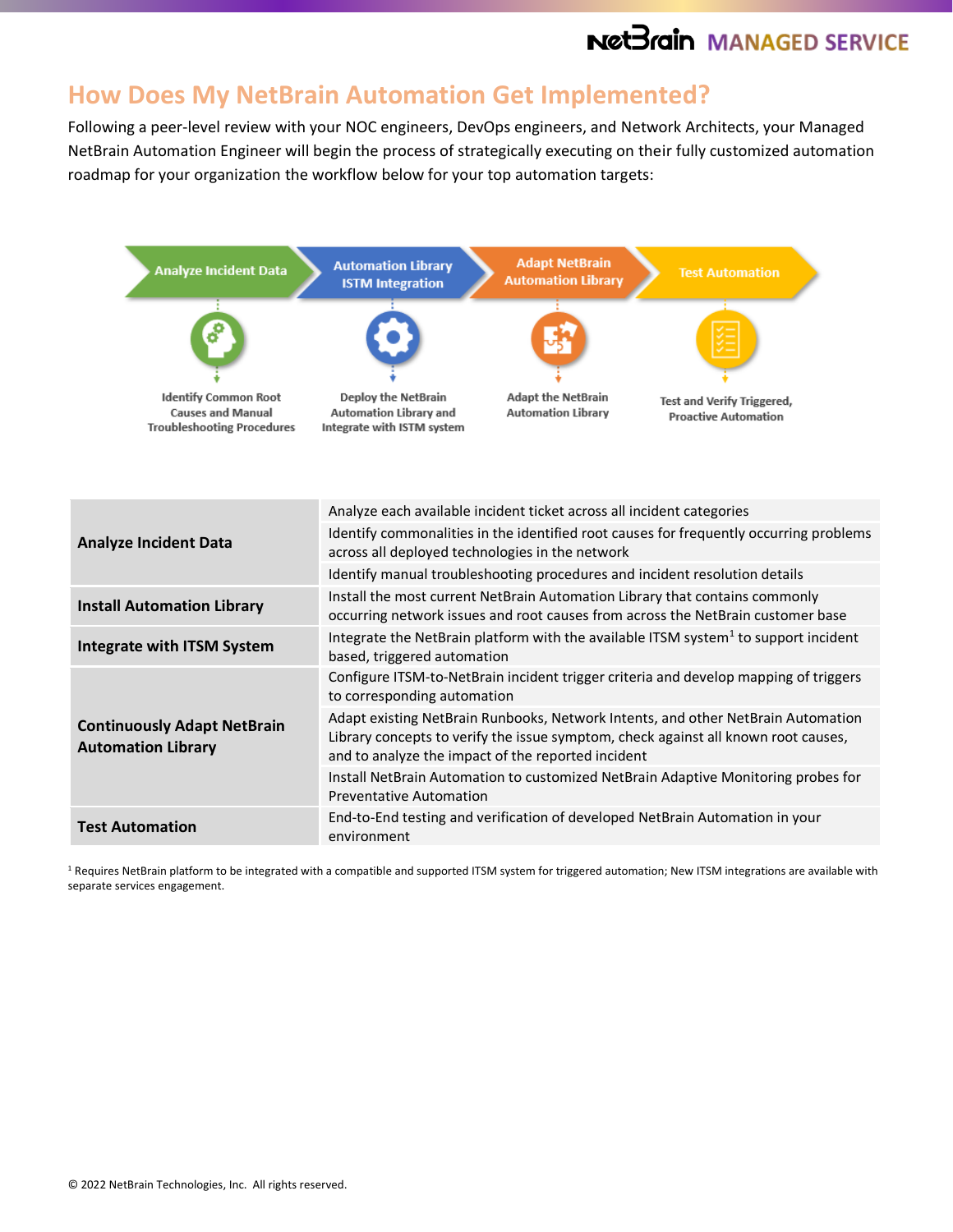## What Is the Value of a Managed NetBrain Service Engineer?

Many customers struggle to find the time to execute proper NetBrain platform maintenance resulting in a less than optimally managed platform. Managed Service Engineers will cover this resourcing gap leading to a much cleaner infrastructure that will afford the customer the confidence in the data accuracy in the platform and allow them to focus on the reduction of MTTR using dynamic path, Runbooks, Data View Templates (DVTs), etc. that depend on a clean and maintained database to operate at their fullest potential.

Your Managed Service Engineer(s) responsibilities and tasks will include, but not be limited to the following:

|                                                                               | <b>Managed NetBrain Service Engineer</b>                                                                                                                                     |
|-------------------------------------------------------------------------------|------------------------------------------------------------------------------------------------------------------------------------------------------------------------------|
|                                                                               | <b>Maintaining Your Investment in Network Automation</b>                                                                                                                     |
| <b>NetBrain Platform</b><br><b>Maintenance and</b><br><b>Management</b>       | Execution of NetBrain upgrades to latest NetBrain Releases as required and approved<br>Proactively apply latest NetBrain Service Patches during approved maintenance windows |
|                                                                               | Apply NetBrain Service Patches (Support Case Driven) during maintenance windows                                                                                              |
|                                                                               | Maintain NetBrain Software Application Layer and Operational Uptime                                                                                                          |
|                                                                               | Work directly with customer infrastructure team to proactively enhance the design of the<br>NetBrain platform as needs change and grow                                       |
| <b>Maintain Accuracy of the</b><br><b>NetBrain customer</b><br>"Digital Twin" | Maintain ACLs and Live Access to Discovered Network Devices                                                                                                                  |
|                                                                               | Validate Data Accuracy with NetBrain Platform Validation Framework                                                                                                           |
|                                                                               | Resolve Network Device Discovery issues                                                                                                                                      |
|                                                                               | Support Resolution of detected duplicate IP Addresses with Customer                                                                                                          |
|                                                                               | Maintain Customized NetBrain Map Layouts for Visualization of Critical Network Areas                                                                                         |
|                                                                               | Manage NetBrain Automated Discovery and Benchmark system tasks                                                                                                               |
|                                                                               | Maintain and validate critical application paths                                                                                                                             |
| <b>Key Performance</b><br><b>Indicators (KPIs)</b>                            | Number of new network devices discovered/decommissioned by the NetBrain platform                                                                                             |
|                                                                               | CLI Access Rate of the of the discovered network devices                                                                                                                     |
|                                                                               | Execution metrics of all defined critical application paths                                                                                                                  |
| <b>Tier-0 Technical Support</b>                                               | Create / Manage NetBrain Technical Support Cases on behalf of customer and act as a<br>technical liaison to NetBrain Technical Support                                       |
|                                                                               | Support customer internal SLA requirements                                                                                                                                   |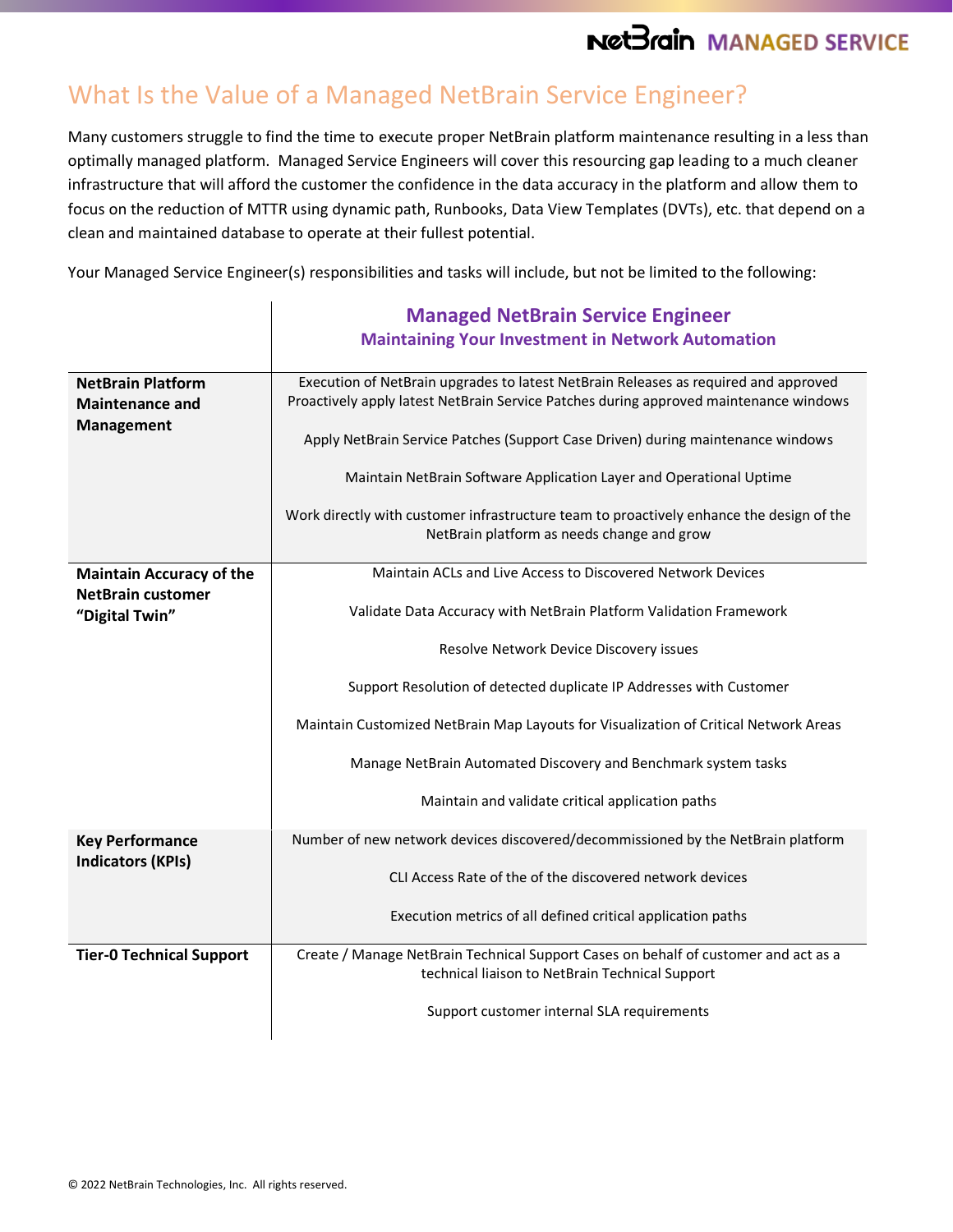# What Is the Value of a Managed NetBrain Automation Engineer?

Network problems are getting bigger and more complex. Even worse, these problems are taking longer to solve and are getting more expensive than ever when they do occur. A Managed NetBrain Automation Engineer enables you to leverage the capabilities of the NetBrain solution that already exists in your network to help address your operational and automation goals using the combination of the NetBrain Automation Library and the most critical and important information available: Your own incident and network data.

Your Managed Service Automation Engineer(s) responsibilities and tasks will include, but not be limited to the following:

|                                         | <b>Managed NetBrain Automation Engineer</b><br><b>Continuous Implementation of the NetBrain Automation Library</b>                                                                                                           |
|-----------------------------------------|------------------------------------------------------------------------------------------------------------------------------------------------------------------------------------------------------------------------------|
| <b>Automation Acceleration</b><br>(AVD) | Work with the NetBrain Automation Center of Excellence (COE) to analyze a continuous<br>stream of the last 6-12 months of your incident system data                                                                          |
|                                         | Create a comprehensive analysis report with your incident data using commonly occurring<br>keywords, technology, vendors, etc. and present to key stakeholders in the organization for<br>further in-depth review            |
|                                         | Work closely with NOC Engineers, DevOps Engineers, and Network Architects to develop a<br>clear and actionable NetBrain Automation Roadmap to execute during the services<br>engagement                                      |
|                                         | Installation of the NetBrain Automation Library that contains commonly occurring network<br>issues and root causes from across the NetBrain customer base                                                                    |
|                                         | Integrate the NetBrain platform with the available ITSM system <sup>1</sup> to support incident based,<br>triggered automation                                                                                               |
|                                         | Adapt existing NetBrain Runbooks, Network Intents, and other NetBrain Automation<br>Library concepts to verify the issue symptom, check against all known root causes, and to<br>analyze the impact of the reported incident |
|                                         | Continuous updates to a fully customized Automation Roadmap for your organizing that<br>cites future development opportunities                                                                                               |
| <b>Status Reporting</b>                 | Development of Quarterly and Annual progress reports capturing key metrics and KPIs<br>related to organizational adoption of NetBrain Automation                                                                             |
| <b>Key Performance</b>                  | Number of incidents and incident ticket categories covered with NetBrain Automation                                                                                                                                          |
| <b>Indicators (KPIs)</b>                | Monthly execution metrics of all NetBrain Automation in your organization                                                                                                                                                    |
| <b>Training and Enablement</b>          | Function as a NetBrain Automation mentor to your organization; deliver critical ad hoc<br>training anytime you need it to help achieve what is possible in your network                                                      |

<sup>1</sup> Requires NetBrain platform to be integrated with a compatible and supported ITSM system for triggered automation; New ITSM integrations are available with separate services engagement.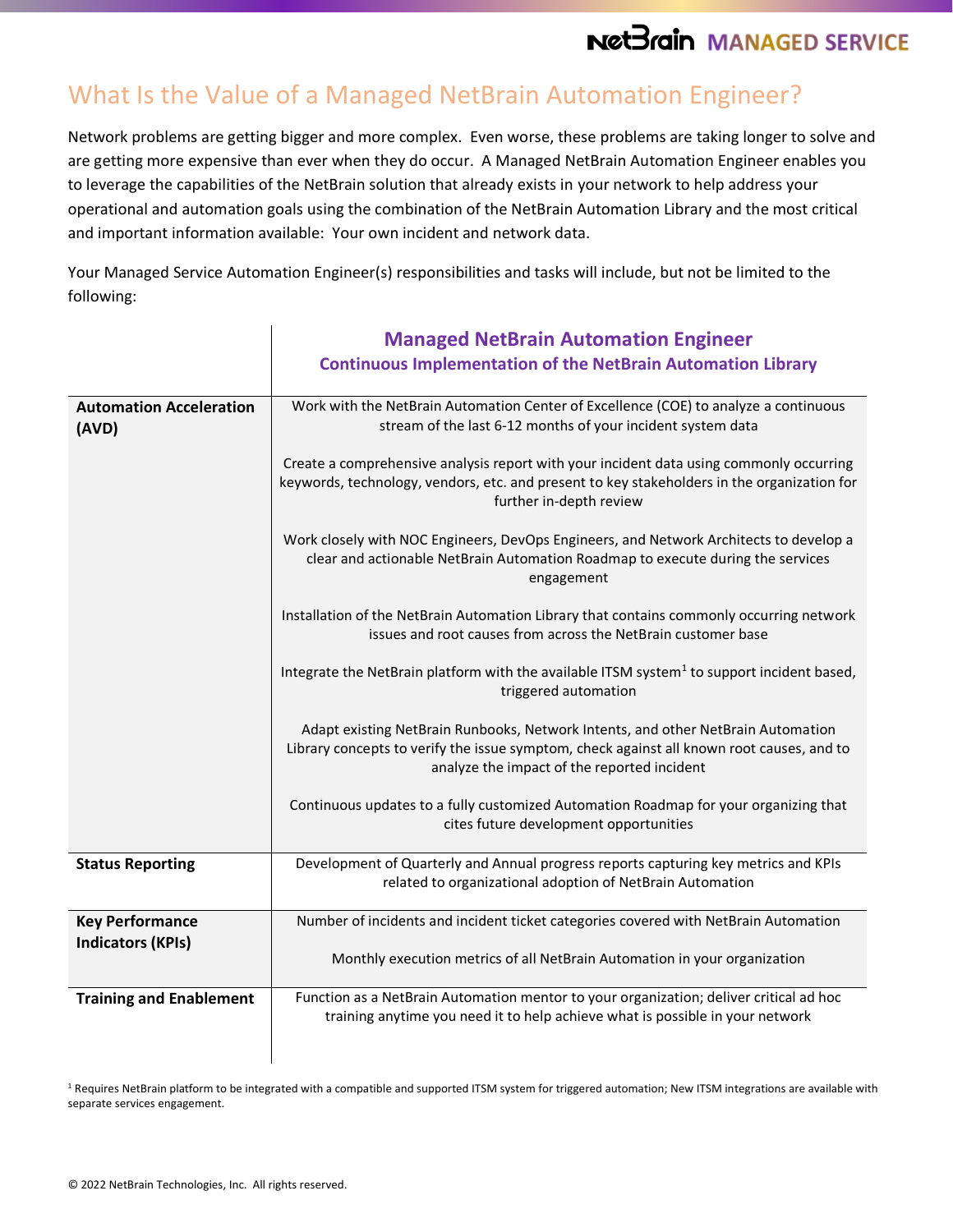## What is Required from the Customer for Success?

NetBrain believes great things are born in tight collaboration. Having read about how the Premium Managed NetBrain Service offering can help your organization, here are the things that your Managed NetBrain Service Engineer and NetBrain Automation Engineer will require from you for a successful partnership:

- Remote, secured access to the environment (or contactor laptop) to support off-site activities and to enable 24x7 operational support.
- o Own and provide the "infrastructure layer" of the NetBrain platform Compute Nodes, Network, Storage Arrays, and Backups.
- o Provide a named "service owner" to oversee the deliveries of the NetBrain Engineers and promote their activities to internal customer stakeholder(s) and team(s).
- $\circ$  Provide named resources to support the activities associated with any maintenance scheduling, service requests, coordination of work service requests, and provide resources to assist with requests as applicable.
- o Support a regularly scheduled review and prioritization of tasks to ensure timeliness of deliverables to your internal stakeholders that use the NetBrain Automation Platform.
- $\circ$  Support ad hoc requests to meet with your NetBrain Engineers to review identified issues with the NetBrain platform and potential remediation strategies.
- o Provide your NetBrain Automation Engineer the available incident data from your ITSM system, when requested, on an ongoing basis to proactively automate against future issues.
- o Provide access to tools and utilities necessary to complete the day-to-day operational tasks, as necessary or as mandated by organizational requirements (Required licenses, ITSM/ITOM platform access, etc.).